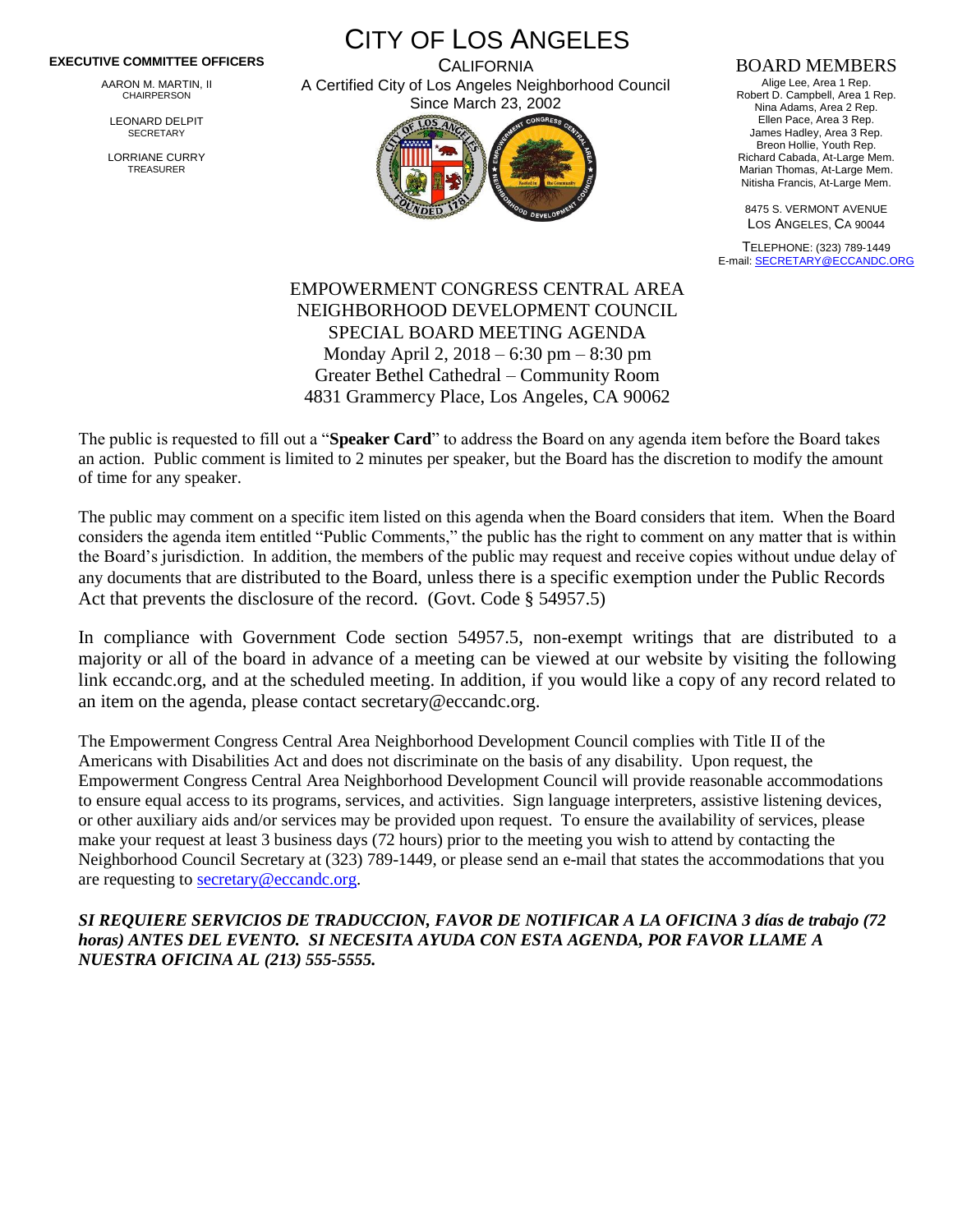- 1. Welcome and Board of Directors called to order. (Chairperson) [Start Time 6:30pm 6:35pm] **Chairperson Report (Aaron M. Martin, II)**
- 2. Pledge of Allegiance (Youth Representative) [6:35pm 6:40pm]
- 3. Roll Call (Secretary) Quorum Present Yes/No [6:40pm 6:45pm]
- 4. (Action Items) Meeting Minutes (Secretary) [6:45pm 6:50pm] a. Discuss and possible action to approve meeting minutes held on February 26, 2018<br>Motion By:  $2^{nd}$  By: Yes Votes: () No Votes: () Abstentions: ()  $2<sup>nd</sup> By:$  Yes Votes: ( ) No Votes: ( ) Abstentions: ( ) Motion Carries: (Yes) or (No)
- 5. (Action Item) Treasure Report (Treasure) [6:50pm 7:00pm] a. Discuss and possible action to approve treasure report dated March 26, 2018 Motion By:  $2<sup>nd</sup> By: Yes Votes: () No Votes: () Abstentions: ()$ Motion Carries: (Yes) or (No)
- 6. Elected Officials (Reports to Community) [7:00pm 7:15pm] United States House of Representative, Congresswoman Karen Bass (37<sup>th</sup> Congressional District) California State Senate Holly Mitchell Office (30<sup>th</sup> Senate District) California State Assembly, Assemblyman Sebastian Ridley-Thomas (54th Assembly District) California State Assembly, Assemblyman Reggie Sawyer (59th Assembly District) County of Los Angeles, Supervisor Mark Ridley-Thomas (2nd County District) City Los Angeles, Mayor Eric Garcetti Office, City of Los Angeles, City Attorney Mike Feuer Office City of Los Angeles, Councilman Marqueece Harris-Dawson Office (8<sup>th</sup> Council District) (Jobs)

7. Public Officials (Reports to Community) [7:15pm -7:30pm] California Highway Patrol, (CHP) Los Angeles County Sheriff Department Los Angeles Police Department, (Southwest and  $77<sup>th</sup>$ ) Los Angeles Unified School Police Department (Horace Mann and Obama Prep.) Los Angeles Fire Department, (Station No. 66) City Departments & Bureaus, Boards & Commissions, City Council Committees Certified Neighborhood Councils in Region 10